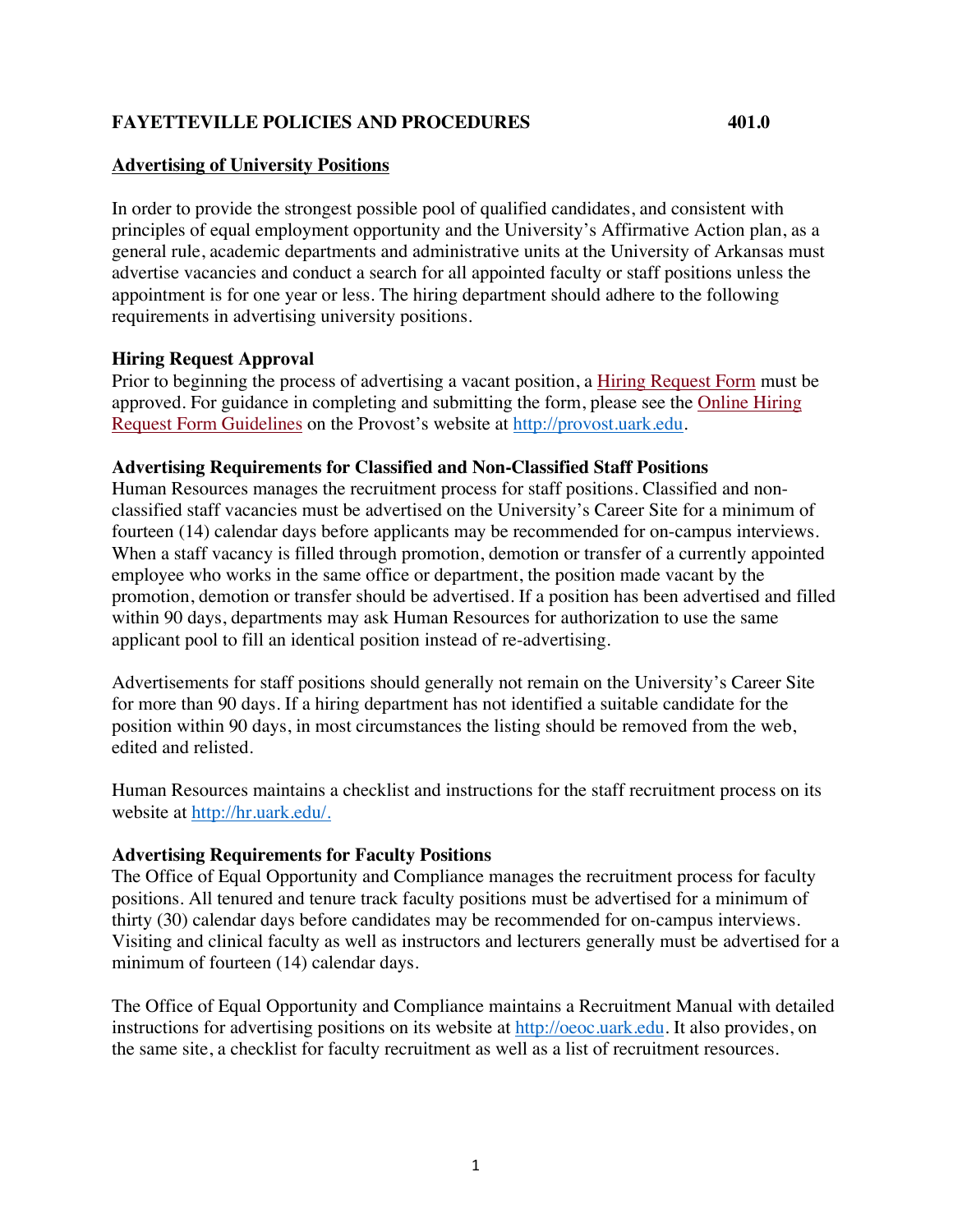### **Recruitment Plan and Advertising Requirements**

A recruitment plan is required for all searches for appointed faculty and staff position openings. With the exception of certain position job listing services licensed for the campus as a whole, all advertising is the responsibility of the hiring department.

Campus policies on proactive and diverse recruiting<sup>1</sup> require that departments and campus units identify at least three (3) additional recruitment activities within their respective discipline or field that target diverse populations. Utilizing low/no cost activities such as email listservs, professional contacts and organizations is recommended.

In accordance with federal/state regulations and University policy, all electronic position announcements **must contain one** of the combined affirmative action/equal opportunity, "legal authority to work" and freedom of information act statements. All printed position announcements must contain (at a minimum) an abbreviated affirmative action/equal opportunity statement. The most updated versions of the statements can be found on the Office of Equal Opportunity and Compliance website: http://oeoc.uark.edu.

#### **Background Check Advertising Requirements**

<u> 1989 - Johann Stein, fransk politiker (d. 1989)</u>

All positions subject to a background check or substance abuse testing will require the appropriate notification language in the listing and in all advertising in accordance with the campus background checks policy<sup>2</sup>. The suggested language is included in the next paragraph. [NOTE: Bracketed information may be included or omitted depending on the check(s) to be conducted for the position.]

This position is subject to a pre-employment [criminal] background, [sex offender registry] check, [drug screening], and [financial history] background check. A criminal conviction or arrest pending adjudication or adverse financial history information alone shall not disqualify an applicant in the absence of a relationship to the requirements of the position. Background check information will be used in a confidential, nondiscriminatory manner consistent with state and federal law.

Human Resources is the point of contact for the Background Checks and Substance Abuse Testing Policy. The policy is located on the Office of the Vice Chancellor for Finance and Administration's website: http://vcfa.uark.edu.

### **Advertising Recommendations for Extra-help Hourly Staff Positions**

Hiring departments are encouraged to support equal opportunity and advertise extra-help hourly employment opportunities on the University's Career Site by creating an automated listing through PeopleAdmin.

 $1$  The Policy on Pro-active Diverse Recruiting (Academic Policy Series 1405.16G) and Diverse Recruiting (Fayetteville Policies and Procedures 204.1).<br><sup>2</sup> Background Checks and Substance Abuse Testing Policy (Fayetteville Policies and Procedures 402.1).